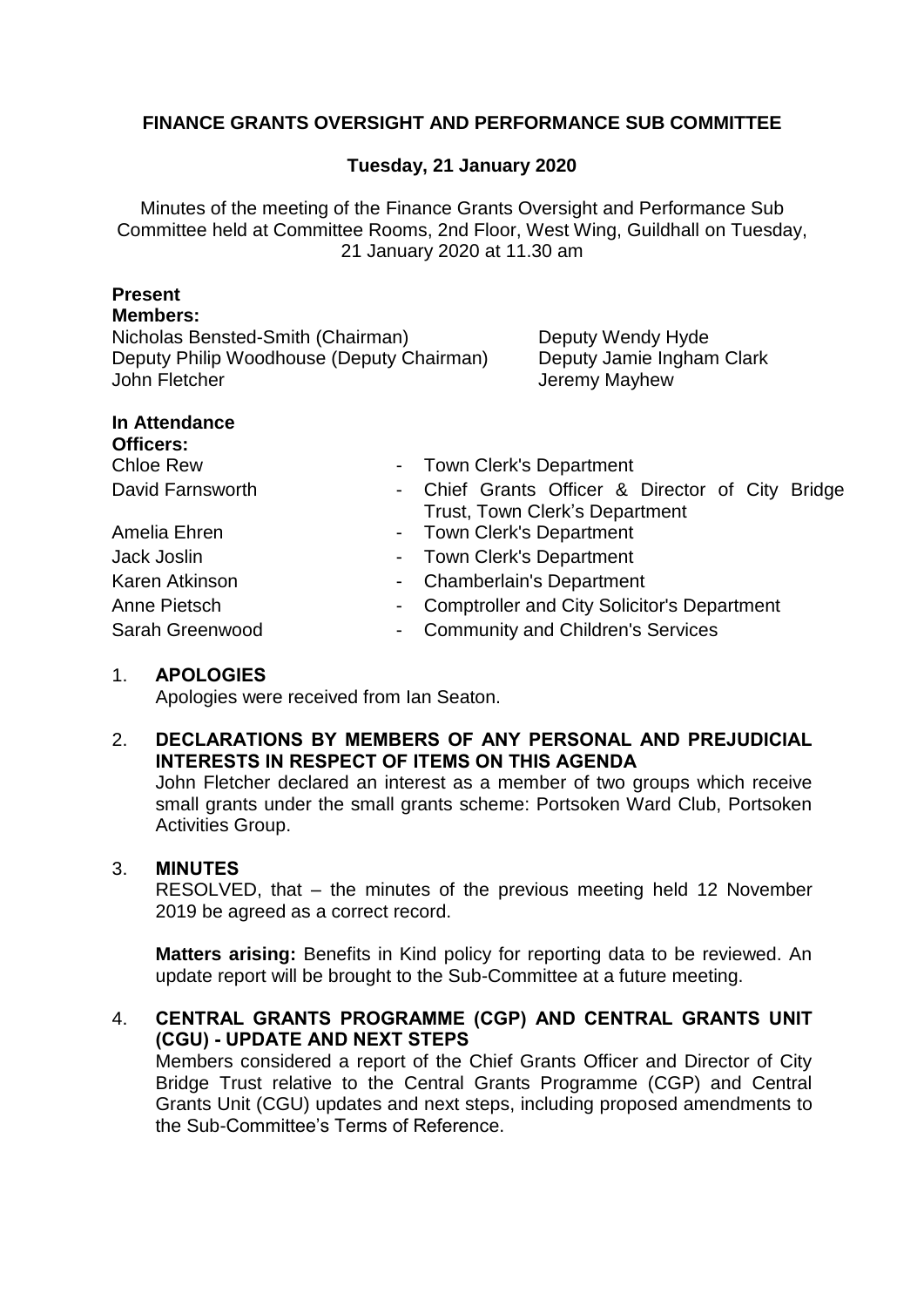It was noted that the expanded Terms of Reference would reflect the oversight of the Benefits in Kind, and oversight of the general activities of the CGU which now extend beyond the CGP.

With respect to grants, Inspiring London Through Culture had received 16 applications following the recent deadline and applications were under review. A report is scheduled to be presented to the Community & Children's Services Committee for grants under £3000.

A report will be brought to the next Sub-Committee meeting indicating how the Community Infrastructure Levy Neighbourhood Fund will be allocated. The report will outline the processes and reporting framework to the Committee.

The proposed extended Terms of Reference will be brought to the next Finance Committee meeting on 18 February 2020 for agreement.

RESOVED, that Members –

- 1. note the CGP an CGU progress update report; and,
- 2. recommend to the Finance Committee the proposed changes to the Sub-Committee's Terms of Reference.

#### 5. **CITY ADVICE SERVICE**

Members received a report of the Director of Community & Children's Services relative to the City Advice Service. The service received a £100,000 City's Cash Grant, which was listed in the approved/proposed budgets for 2019/20 and 2020/21 financial years. Approval is to be sought from the Resource Allocation Sub-Committee for the continuation of the grant to the City Advice Service for a further three to five financial years to facilitate a new contract.

The following additional information regarding outputs and outcomes of the City Advise Service up to September was noted:

- 46 cases of individuals avoided repossession, including where a client or referrer indicated there was a threat of repossession;
- 104 cases of intervention of removing the threat of homelessness, including where a client or referrer indicated there was a risk of homelessness;
- 142 cases of care and support planning for vulnerable adults (meeting Care Act 2014 statutory requirements);
- 115 cases of debt reduction;
- Financial outcome of £859,694 for 231 cases, which includes all financial outcomes such as debt write off, benefits and entitlements. This was against a contract spend of £900,000;
- 410 cases of providing legal advice, excluding for matters of debt and welfare;
- 40 cases of successful tribunals and appeals;
- 42 cases of employment cases being resolved before court action;
- 4081 website page views and visits (from April-September 2019);
- some clients received more than one outcome in complex cases.

RESOLVED, that – the report be received and its contents noted.